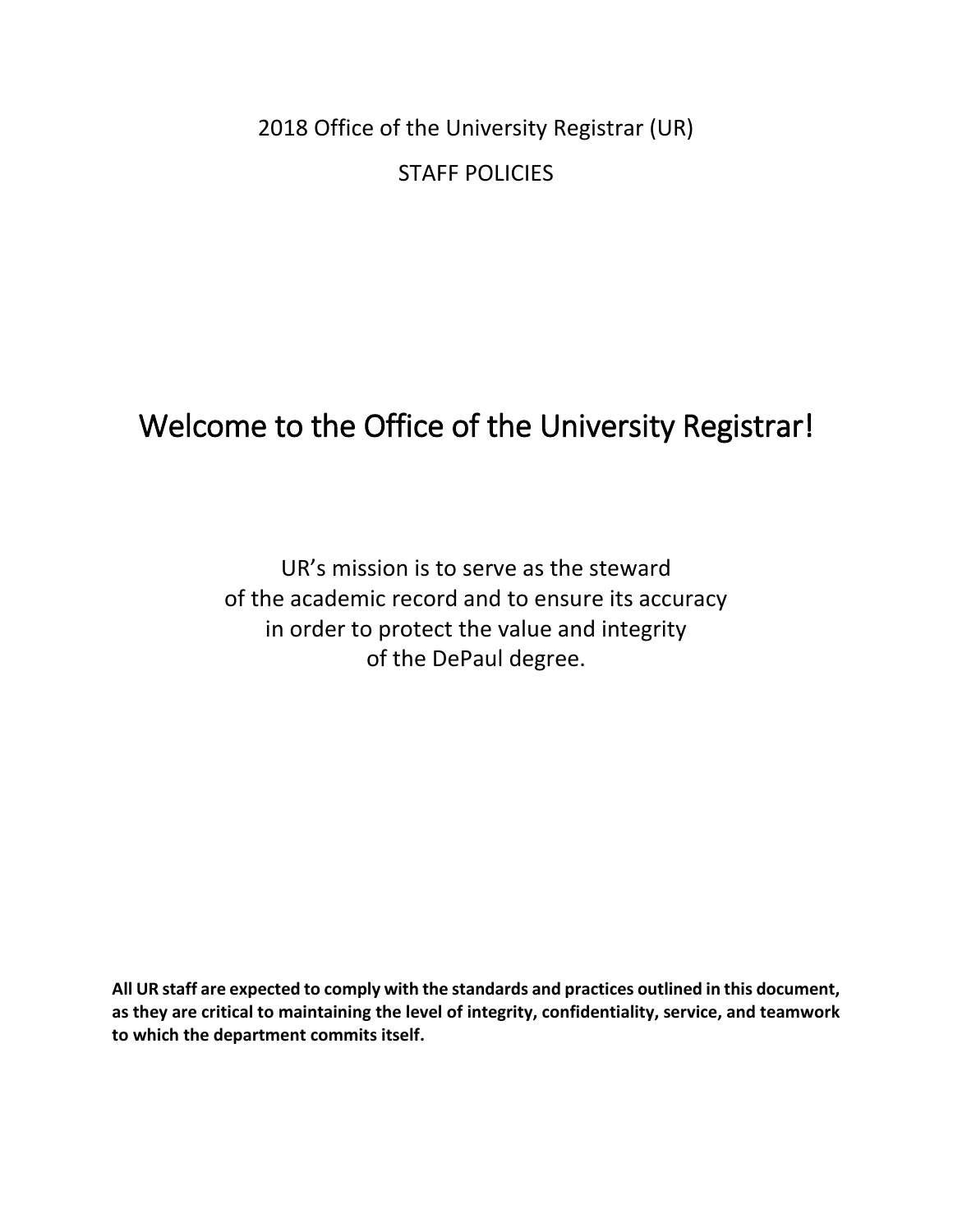### *Compliance Standards*

- 1. All UR staff are required to complete FERPA training and to familiarize themselves with the Family Educational Rights and Privacy Act which governs release of and access to student education records. Examples of breeches of confidentiality requirements include, but are not limited to:
	- Discussing a students' record with others without express written consent of the student except as necessary to perform job responsibilities.
	- Viewing a student's record without proper authorization or the legitimate educational need to know.
	- Utilizing student record information for illegal purposes. This includes, but is not limited to unauthorized tampering with or altering students' records or supporting data in any way. Examples include changing grades, overriding enrollment requirements or holds, altering course enrollment capacities, etc., without proper authority.
- 2. UR staff will diligently refrain from releasing, discussing, or otherwise granting access to confidential information regarding DePaul University (DPU), students, and/or employees except as necessary to perform job responsibilities or to satisfy a legitimate educational need to know.
- 3. UR staff understand that falsification of or tampering with any DPU record, document or file cannot be tolerated.
- 4. UR staff recognize that disrespectful behavior, insubordination, refusal to perform work assignments or to follow instructions, or use of University supplies and services for personal purposes are serious matters that will be dealt with accordingly.

### *Dress Code*

Recognizing that professional attire contributes to an optimal working environment, UR staff will adhere to the standards set forth by Human Resources. Further, in accordance with EM&M practice, denim jeans may be worn only on Fridays and on other designated days. Please see HR website for more detailed information on university dress code.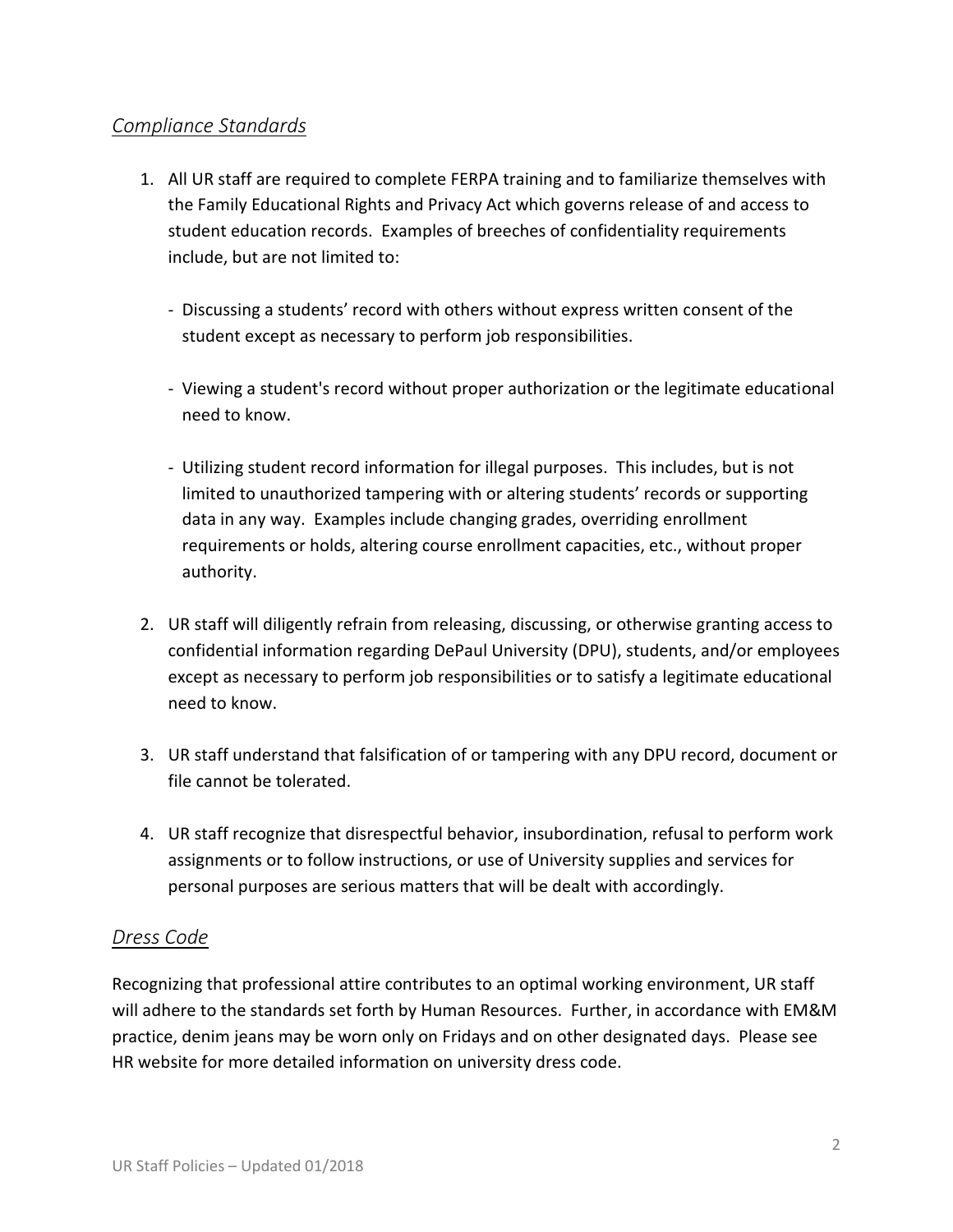### *Attendance Policy*

- 1. In the event that an employee cannot report to work as scheduled, the employee must notify his/her manager within one hour of their scheduled reporting time.
	- The immediate supervisor is responsible for the timely entry into DOOR.
	- The employee is responsible to record their time accurately into Campus Connect.
- 2. Accrued vacation time may be taken throughout the year. Vacation requests are subject to manager approval, balancing time already requested by staff and the needs of the office. Employees are asked to be mindful of vacation balances and distributing time off throughout the year. Only thirty-five hours may carry over to the next year; hours above that at the end of the calendar year are forfeited in accordance with the HR policy governing vacation time.
- 3. Staff are expected to utilize their daily one-hour lunch break.
- 4. Staff are required to share their Outlook Calendar with their supervisors.

#### *Policy on Intermittent Work from Home*

- 1. The privilege to work remotely from an alternate location is not guaranteed to any employee, and will be decided by the employee's manager. Some positions are not suitable for working from home and cannot be approved for business reasons.
- 2. Managers may only approve one request from an employee at a time and each request may only be for a single day or portion of a day.
- 3. Requests must be submitted and approved at least 24 hours prior to the home day. If the request is made less than 24 hours in advance, the employee must use vacation, sick, or personal time as appropriate to the situation.
- 4. Employees may work remotely no more than 3 days in a given month, except in cases where overnight processing is a required part of a particular position.
- 5. The employee must be able to securely remote into their DePaul workstation, and must be available in Skype during the entire day or portion of the day for which remote work has been approved, except during the designated lunch break.
- 6. See also HR policy regarding extended work from home arrangements.